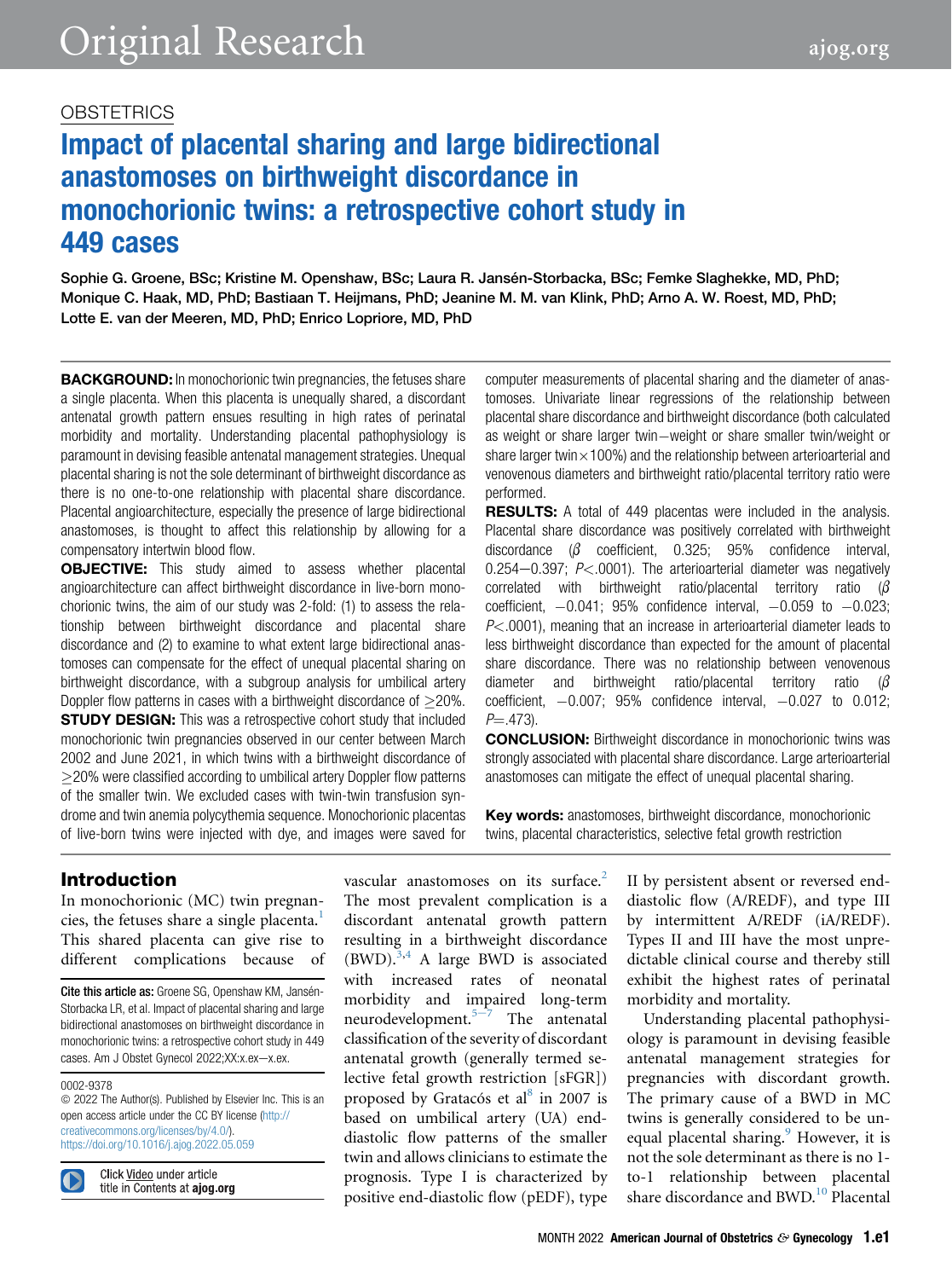## AJOG at a Glance

### Why was this study conducted?

This study aimed to assess whether placental angioarchitecture can affect birthweight discordance (BWD) in monochorionic (MC) twins, as understanding placental pathophysiology is paramount in devising feasible antenatal management strategies for MC twins with a large growth discrepancy.

### Key findings

Placental share discordance was strongly associated with BWD in MC twins. Large bidirectional anastomoses, in particular arterioarterial anastomoses, can compensate for unequal sharing. Cases with a large BWD and abnormal antenatal umbilical artery (UA) Doppler flow patterns show a distinct mechanism with increased importance of placental angioarchitecture.

### What does this add to what is known?

Our study described a large cohort of MC twin placentas, with the inclusion of placentas from uncomplicated pregnancies and a subgroup analysis per UA Doppler flow pattern allowing for in-depth investigation of the distinct placental mechanisms for each pattern.

angioarchitecture, especially the presence of large bidirectional anastomoses, is thought to affect this relationship by allowing for a compensatory intertwin blood flow. This hypothesis was put forward by the previous finding that type III sFGR placentas have a relatively lower degree of BWD than expected for the amount of placental share discordance while also having a large arterioarterial  $(AA)$  anastomosis.<sup>[11](#page-8-8)</sup> However, this large AA anastomosis also increases the risk of acute fetofetal transfusion after the demise of either twin. Hence, intensive fetal surveillance in type III is advised. This illustrates that each UA Doppler flow pattern as described by Gratacós et al<sup>[8](#page-8-5)</sup> is considered to be an expression of a distinct placental mechanism that affects clinical decision making, particularly in types II and III. By further studying placental sharing and angioarchitecture, we can gain more etiologic knowledge on the origin of discordant antenatal growth that allows us to enhance our risk assessment and subsequent management approach in the future.

Therefore, the aim of this study was 2 fold: (1) to assess the relationship between BWD and placental share discordance (a measure for the amount of unequal placental sharing) and (2) to examine to what extent large bidirectional anastomoses (AA and venovenous (VV) anastomoses) can compensate for the effect of unequal placental sharing on BWD, with a subgroup analysis for each UA Doppler flow pattern as diagnosed prenatally in twin pairs with a BWD of  $>$ 20%.

## Materials and Methods

All MC twin placentas of live-born twins injected with colored dye in our center between March 2002 and June 2021 were eligible for inclusion. Placentas of monoamniotic (MA) twins, twins with twin-twin transfusion syndrome (TTTS), or twins with twin anemia polycythemia sequence were excluded because of their distinct pathophysiology and corresponding placental character-istics.<sup>[2](#page-8-1)[,12](#page-8-9)</sup> Moreover, we excluded MC triplet pregnancies, cases with twin reversed arterial perfusion, and/or other congenital abnormalities. Cases with unknown birthweights and cases in which placental measurements were impossible because of either maceration after fetal death (any single or double intrauterine fetal demise, selective reduction, or termination of pregnancy) or damage to the placenta because of manual removal were further excluded.

The following maternal and neonatal baseline characteristics were collected:

maternal age, gravidity, parity, UA Doppler flow pattern (for cases with a BWD of  $\geq$ 20% as this can be considered a postnatal expression of discordant antenatal growth), gestational age at birth, sex, delivery mode, birthweight, BWD (calculated as [birthweight larger twin-birthweight smaller twin]/birthweight larger twin $\times100^{13}$  $\times100^{13}$  $\times100^{13}$ ), birthweight ratio (calculated as birthweight of larger twin/birthweight of smaller twin), proportion of neonates born small for gestational age (SGA) (defined as a birthweight of <10th percentile on Singleton growth curves), $14,15$  $14,15$  and incidence of neonatal mortality (defined as death within 28 days after birth). The UA Doppler flow pattern was established in line with the Gratacós classification based on antenatal ultrasound with routine UA Doppler evaluations for MC twin pregnancies, distinguishing among pEDF, persistent A/REDF, and iA/REDF. As the UA Doppler flow pattern can change during pregnancy, the most prevalent type was chosen.<sup>[16](#page-8-13)</sup> In our center, pregnancies with discordant antenatal growth are managed expectantly. In severe cases, a selective reduction is considered. Fetoscopic laser coagulation is not performed.

MC placentas are routinely injected with dye in our center as previously described.<sup>[17](#page-8-14)</sup> After dye injection, placentas are photographed, and the images are digitally saved for computer analysis using ImageJ (version 1.57; National Institutes of Health, Bethesda, MA). The number of arteriovenous (AV) and venoarterial (VA) anastomoses were recorded from the firstborn twin to the secondborn twin. The number and total diameter of AA and VV anastomoses as well as the total number of anastomoses was also recorded. The proportion of fetuses with a velamentous or marginal  $\left($  < 1 cm from the margin of the placenta) cord insertion was documented for the smaller and larger twins. Fetal territories were demarcated by the margins of the twin-specific colored dyes and expressed by a percentage of the total placental surface. Placental share discordance was calculated as (placental share larger twin-placental share smaller twin)/ placental share larger twin $\times100$ . The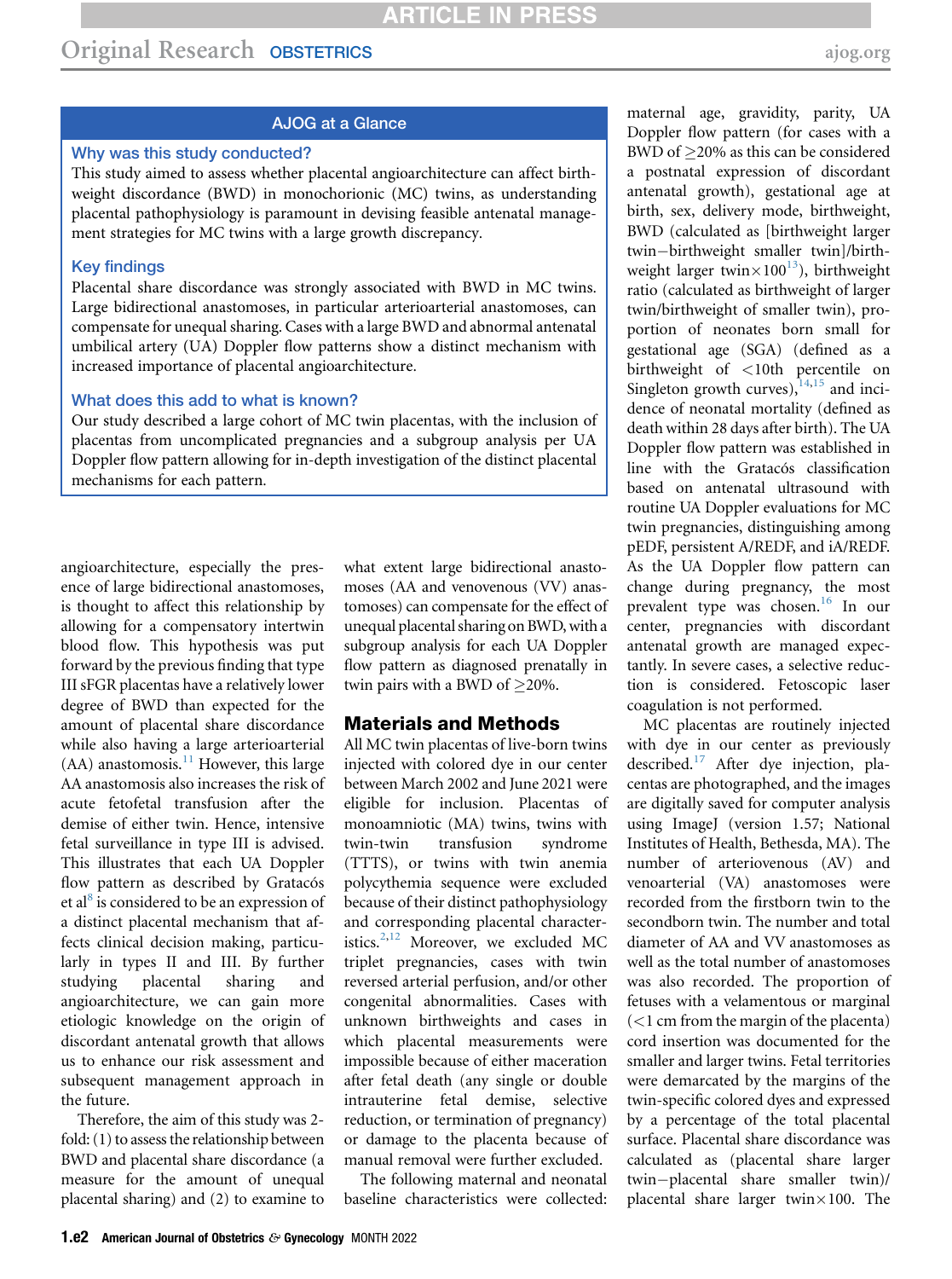placental territory ratio was calculated similarly as birthweight ratio: placental share of larger twin/placental share of smaller twin. Part of these data was previously published in  $2018$ <sup>[11](#page-8-8)</sup> Birthweight ratio/placental territory ratio was calculated. A value below 1 suggests a lower BWD for the given placental share discordance (ie, equal birthweights with an unequally shared placenta). A value above 1 suggests a higher BWD for the given placental share discordance (ie, discordant birthweights with an equally shared placenta).<sup>[18](#page-8-15)</sup> We have chosen to report on both BWD and birthweight ratio and placental share discordance and placental territory ratio for comparability to other available studies reporting on similar parameters.

Statistical data were analyzed using IBM SPSS Statistics (version 25.0; IBM Corp, Chicago, IL). Data are presented as median (interquartile range [IQR]), number/total number (percentage), or number (percentage). To assess the first aim of our study, multivariate linear regression was performed to examine the relationship among placental share discordance, total AA diameter, total VV diameter, and BWD. To assess the second aim of our study, univariate linear regression was performed to examine the relationship between both total AA and total VV diameters and birthweightto-placental territory ratio. We chose a different outcome measure than in the first aim, as the strong effect of placental share discordance on BWD can cloud the compensatory effect of AA and VV diameters that we want to research. Birthweight ratio/placental territory ratio eliminates this strong effect from the analysis by looking at BWD relative to placental share discordance and is an outcome parameter that is consistent with previous literature.  $8,10,18$  $8,10,18$  $8,10,18$  When a statistically significant  $(P < .05)$  association was found for both AA and VV diameters in univariate analysis, they were included in a multivariate linear regression model. A subgroup analysis per UA Doppler flow pattern in twin pairs with a BWD of 20% was performed for both aims. As VV anastomoses are rare, we did not include the total VV diameter in this subgroup analysis because of probable

<span id="page-2-0"></span>

\*Either single/double IUFD or selective reduction/TOP.

Of the fetal death cases, 26 were diagnosed with selective fetal growth restriction antenatally (EFW of  $<$ 10th percentile and EFW discordance of  $>$ 25%) of which 4 were type I, 10 were type II, and 9 were type III (unknown in 2 cases).

BWD, birthweight discordance; EFW, estimated fetal weight; MA, monoamniotic; TAPS, twin anemia polycythemia sequence; TRAP, twin reversed arterial perfusion; TTTS, twin-twin transfusion syndrome.

Groene. Placental sharing and birthweight in twins. Am J Obstet Gynecol 2022.

insufficient power. A  $P$  value of  $\lt$  0.05 was considered statistically significant. The relationship among placental share discordance, BWD, total AA and VV diameters, and birthweight ratio/placental territory ratio for the total population and per UA Doppler flow pattern was plotted using RStudio (version 2021.9.2.382; RStudio, Boston, MA).

This retrospective study was approved and waived of the requirement for written informed consent by the ethics committee of the Leiden University Medical Center (protocol number G21.184) and funded by the Dutch Heart Foundation (grant number

2017T075). The funding source had no role in conducting the research or writing the research article.

### Results

Between March 2002 and June 2021, 1429 placentas were injected with colored dye. After applying the aforementioned exclusion criteria, 449 placentas were included for analysis [\(Figure 1\)](#page-2-0). Of these 449 placentas, 152 (34%) had a BWD of  $\geq$ 20%.

### Baseline characteristics

Baseline characteristics for the total population and the subgroup of MC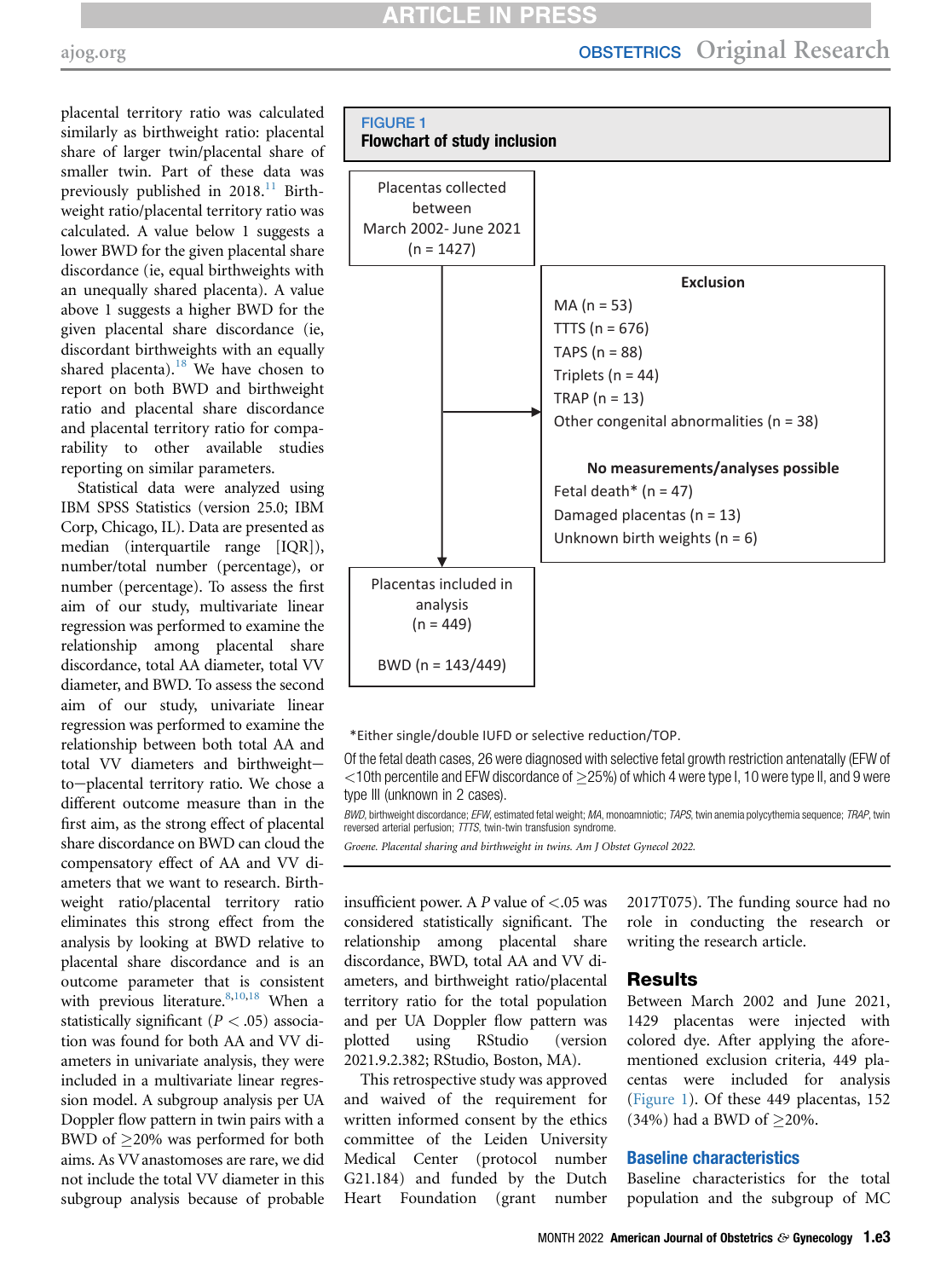#### <span id="page-3-0"></span>TABLE 1

Baseline maternal and neonatal characteristics for the analyzed placentas, with the subgroup of monochorionic twins with a birthweight discordance of ‡20%

| <b>Characteristics</b>               | MC twins ( $n=898$ ; 449<br>pregnancies) | BWD $\geq$ 20% (n=304;<br>152 pregnancies) |
|--------------------------------------|------------------------------------------|--------------------------------------------|
| Maternal age (y)                     | $32(28 - 34)$                            | $31(28 - 34)$                              |
| Gravidity                            | $2(1-3)$                                 | $1(1-3)$                                   |
| Parity                               | $1(0-1)$                                 | $0(0-1)$                                   |
| UA Doppler flow pattern <sup>a</sup> |                                          |                                            |
| pEDF                                 |                                          | 71 (50)                                    |
| A/REDF                               |                                          | 28 (20)                                    |
| <b>iA/REDF</b>                       |                                          | 44 (31)                                    |
| Gestational age at birth (wk)        | $35.3(32.1 - 36.3)$                      | $33.5(31.0 - 35.8)$                        |
| Female                               | 448/894 (50)                             | 150/304 (49)                               |
| Cesarean delivery                    | 415/890 (46)                             | 212/304 (70)                               |
| Birthweight (g)                      |                                          |                                            |
| Smaller twin                         | 1956 (1415-2350)                         | 1381 (996-1796)                            |
| Larger twin                          | 2350 (1792-2670)                         | 2566 (1540-2010)                           |
| Small for gestational age            |                                          |                                            |
| Smaller twin                         | 273/447 (61)                             | 144/152 (95)                               |
| Larger twin                          | 67/447 (15)                              | 25/152 (16)                                |
| BWD (%)                              | $13.3(6.3 - 25.2)$                       | $30.2(25.1 - 36.9)$                        |
| <b>Birthweight ratio</b>             | $1.2(1.1-1.3)$                           | $1.4(1.3 - 1.6)$                           |
| Neonatal mortality                   |                                          |                                            |
| Smaller twin                         | 11/423(3)                                | 7/141(5)                                   |
| Larger twin                          | 4/282(1)                                 | 2/140(1)                                   |
|                                      |                                          |                                            |

Data are presented as median (interquartile range), number (percentage), or number/total (percentage).

A/REDF, absent or reversed end-diastolic flow; BWD, birthweight discordance; iA/REDF, intermittent absent or reversed enddiastolic flow; MC, monochorionic; pEDF, positive end-diastolic flow; UA, umbilical artery.

<span id="page-3-1"></span>Unknown in 9 twin pairs.

Groene. Placental sharing and birthweight in twins. Am J Obstet Gynecol 2022.

twins with a BWD of  $\geq$ 20% are summarized in [Table 1](#page-3-0). The median gestational age at birth was 35.3 weeks (IQR,  $32.1 - 36.3$ ) for the total population. The median birthweight in the smaller twin was 1956 g (IQR,  $1415-2350$ ) as opposed to 2350 g (IQR,  $1792-2670$ ) in the larger twin. BWD was 13.3%  $(IQR, 6.3-25.2)$ , with a birthweight ratio of 1.2 (IQR,  $1.1-1.3$ ), meaning the larger twin had a 1.2 times higher birthweight than the smaller twin. Neonatal mortality occurred in 11 of 423 smaller twins (3%) and 4 of 282 larger twins (1%).

In the subgroup of MC twins with a BWD of  $\geq$ 20% (n=152), 71 pairs (50%) presented with pEDF, 28 pairs (20%) presented with A/REDF, and 44 pairs (33%) presented with iA/REDF. The UA Doppler flow patterns were unknown in 9 twin pairs as no antenatal ultrasound was available. The median gestational age at birth for the subgroup was 33.5 weeks (IQR, 31.0-35.8), and 212 of 304 patients (70%) were delivered by way of cesarean delivery. The smaller twin had a median birthweight of 1381 g (IQR,  $996-1796$ ), and the larger twin had a median birthweight of 2566 g (IQR,

1540-2010). Of note, 144 of 152 smaller twins (95%) were born SGA compared with 25 of 152 larger twins (16%). The median BWD was 30.2% (IQR,  $25.1 - 36.9$ , and the birthweight ratio was  $1.4$  (IQR,  $1.3-1.6$ ), implicating that the larger twin had a 1.4 times higher birthweight than the smaller twin. Neonatal mortality occurred in 7 of 141 smaller twins (5%) (of which 1 from a pregnancy with pEDF, 2 from a pregnancy with A/REDF, and 4 from a pregnancy with iA/REDF) and 2 of 140 larger twins (1%) (of which 1 from a pregnancy with pEDF and 1 from a pregnancy with iA/REDF).

### Placental characteristics

Placental characteristics of the 449 MC twin pregnancies and the subgroup of 152 MC twin pregnancies with a BWD of  $\geq$ 20% are presented in [Table 2](#page-4-0). AA anastomoses were present in the majority of placentas (411 of 449 [92%]), and VV anastomoses were present in 109 of 449 placentas (24%). The median AA diameter was  $2.2 \text{ mm}$  (IQR,  $1.3-3.0$ ), and the median VV diameter was 3.1 mm (IQR,  $1.8-4.3$ ). Of the smaller twins, 282 of 449 (63%) had a velamentous or marginal cord insertion, of which 175 of 282 (62%) were velamentous and 107 of 282 (38%) were marginal. This was the case for 104 of 449 larger twins (23%), with 34 of 104 velamentous (33%) and 70 of 104 marginal (67%). Median placental share discordance was 35.1% (IQR,  $18.2 - 52.8$ ), with  $41\%$  (IQR,  $33 - 50$ ) of the placenta for the smaller twin and 59% (IQR,  $50-67$ ) of the placenta for the larger twin. The placental territory ratio was  $1.5$  (IQR,  $1.2-2.10$ ), meaning that the larger twin had a 1.5 times larger placental share as opposed to the smaller twin. The birthweight ratio/placental territory ratio was  $0.8$  (IQR,  $0.6-0.9$ ), implicating a 0.2-times lower BWD than expected for the given placental share discordance.

Similarly, nearly all placentas of MC twins with a BWD of >20% had AA anastomoses (147 of 152 [97%]). VV anastomoses were present in 33 of 152 placentas (22%). The median AA diameter was  $2.2 \text{ mm}$  (IQR,  $1.3-3.1$ ),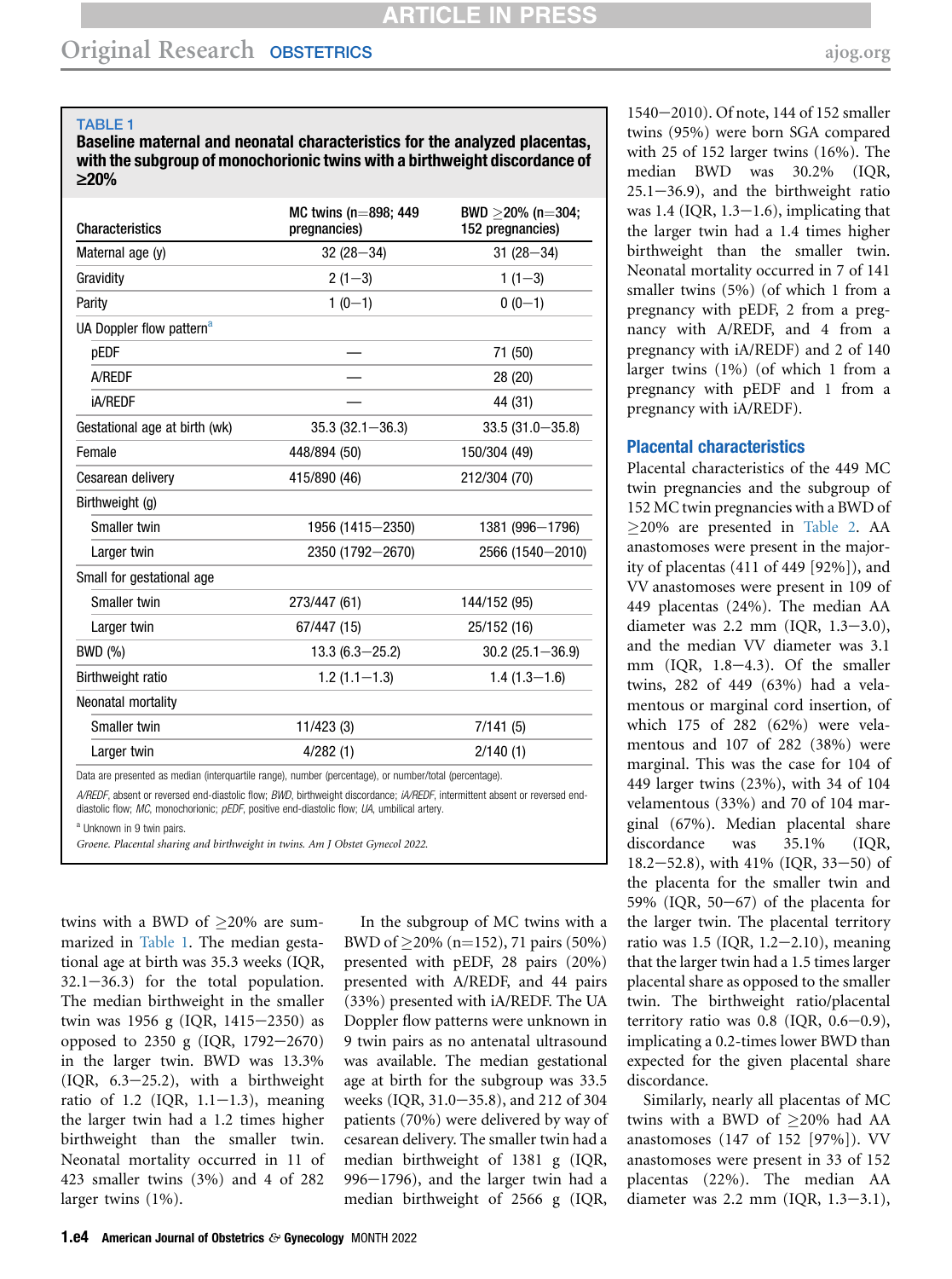# [ajog.org](http://www.AJOG.org) **OBSTETRICS** Original Research

### <span id="page-4-0"></span>TABLE 2

### Placental characteristics of the analyzed placentas, including the subgroup of monochorionic twins with a birthweight discordance of  $\geq 20\%$

| <b>Characteristics</b>                                                     | <b>MC</b> twins<br>$(n=898; 449)$<br>pregnancies) | $BWD > 20\%$<br>$(n=304; 152)$<br>pregnancies) |
|----------------------------------------------------------------------------|---------------------------------------------------|------------------------------------------------|
| Total anastomoses                                                          | $10(6-16)$                                        | $10(6-16)$                                     |
| AV anastomoses                                                             | $4(2-7)$                                          | $4(2-8)$                                       |
| VA anastomoses                                                             | $4(1-7)$                                          | $4(2-7)$                                       |
| Presence of AA anastomoses                                                 | 411 (92)                                          | 147 (97)                                       |
| $>1$ AA anastomoses                                                        | 22(5)                                             | 8(6)                                           |
| Total AA diameter (mm)                                                     | $2.2(1.3 - 3.0)$                                  | $2.2(1.3 - 3.1)$                               |
| Presence of VV anastomoses                                                 | 109 (24)                                          | 33 (22)                                        |
| >1 W anastomoses                                                           | 17(4)                                             | 4(3)                                           |
| Total W diameter (mm)                                                      | $3.1(1.8 - 4.3)$                                  | $3.3(1.9 - 3.9)$                               |
| Velamentous or marginal cord insertion                                     |                                                   |                                                |
| Smaller twin                                                               | 282 (63)                                          | 124 (82)                                       |
| Larger twin                                                                | 104 (23)                                          | 17(11)                                         |
| Placental share (%)                                                        |                                                   |                                                |
| Smaller twin                                                               | $41(33 - 50)$                                     | $31(25 - 40)$                                  |
| Larger twin                                                                | $59(50 - 67)$                                     | $69(60 - 75)$                                  |
| Placental share discordance (%)                                            | $35.1(18.2 - 52.8)$                               | $55.4(36.8 - 66.4)$                            |
| Placental territory ratio                                                  | $1.5(1.2 - 2.1)$                                  | $2.2(1.6 - 3.0)$                               |
| Birthweight ratio/placental territory ratio                                | $0.8(0.6-0.9)$                                    | $0.7(0.5-0.9)$                                 |
| Data are presented as median (interguartile range) or number (percentage). |                                                   |                                                |

AA, arterioarterial; AV, arteriovenous; BWD, birthweight discordance; MC, monochorionic; VA, venoarterial; VV, venovenous. Groene. Placental sharing and birthweight in twins. Am J Obstet Gynecol 2022.

and the median VV diameter was  $3.3$  mm (IQR,  $1.9-3.9$ ). Most smaller twins had a velamentous or marginal cord insertion (124 of 152 [82%]), of which 85 of 124 (69%) were velamentous and 39 of 124 (31%) were marginal. Of the larger twins, 17 of 152 (11%) had a velamentous or marginal cord insertion, of which 5 of 17 (29%) were velamentous and 12 of 16 (75%) were marginal. Median placental share discordance was 55.4% (IQR, 36.8-66.4), with 31% (IQR,  $25-40$ ) of the placenta for the smaller twin and  $69\%$  (IQR,  $60-75$ ) of the placenta for the larger twin. The placental territory ratio was 2.2 (IQR,  $1.6-3.0$ ), meaning that the larger twin had a 2.2-times larger placental share than the smaller twin. Birthweight ratio/placental territory ratio was 0.7

 $(IQR, 0.5-0.9)$ , implicating a 0.3times lower BWD than expected for the given placental share discordance.

### Relationship placental sharing, arterioarterial and venovenous diameter, and birthweight discordance

The results from the multivariate linear regression of placental share discordance, total AA diameter and total VV diameter, and BWD (aim 1) for the total population and the subgroup with a BWD of 20% and available UA Doppler flow patterns  $(n=143)$  are shown in [Table 3](#page-5-0) and depicted in [Figure 2](#page-7-0). An increase in placental share discordance was associated with an increase in BWD ( $\beta$  coefficient, 0.325; 95% CI, 0.254 $-0.397$ ; P<0001) in the total population. Cases with pEDF

demonstrated a similar positive correlation between placental share discordance and BWD ( $\beta$  coefficient, 0.214; 95% CI, 0.102 $-0.326$ ; P=001). In cases with A/ REDF and iA/REDF, there was no significant association between placental share discordance and BWD, but for cases with A/REDF, there was a significant negative correlation between total AA diameter and BWD  $(\beta$ coefficient,  $-4.143$ ; 95% CI,  $-7.103$ to  $-1.182$ ; P=006).

### Relationship birthweight ratio/ placental territory ratio, arterioarterial and venovenous diameter

The results from the univariate linear regression of total AA and VV diameters and birthweight ratio/placental territory ratio (aim 2) are shown in [Table 4](#page-6-0) and depicted in [Figure 2](#page-7-0). The AA diameter, but not the VV diameter, was correlated with the birthweight ratio/placental territory ratio ( $\beta$  coefficient, -0.041; 95% CI,  $-0.059$  to  $-0.023$ ; P<.0001) for the total population, meaning that an increase in total AA diameter leads to less BWD than expected for the amount of placental share discordance. This was similar for cases with pEDF  $(\beta$ coefficient,  $-0.055$ ; 95% CI,  $-0.098$ to  $-0.011$ ; P=013) and cases with A/ REDF  $(\beta$  coefficient, -0.180; 95% CI,  $-0.297$  to  $-0.063$ ; P=002). The association between total AA diameter and birthweight ratio/placental territory ratio in cases with iA/REDF approached statistical significance  $(\beta$ coefficient,  $-0.053$ ; 95% CI,  $-0.111$  to  $0.004; P = 070$ .

# Comment

## Principal findings

This study showed that there was a strong association between placental share discordance and BWD in live-born MC twins. However, the amount of BWD was smaller than the amount of placental share discordance. A larger AA diameter was shown to mitigate the effect of unequal placental sharing on BWD as reflected by a lower birthweight ratio/placental territory ratio with increasing diameter. Concerning the different UA Doppler flow patterns in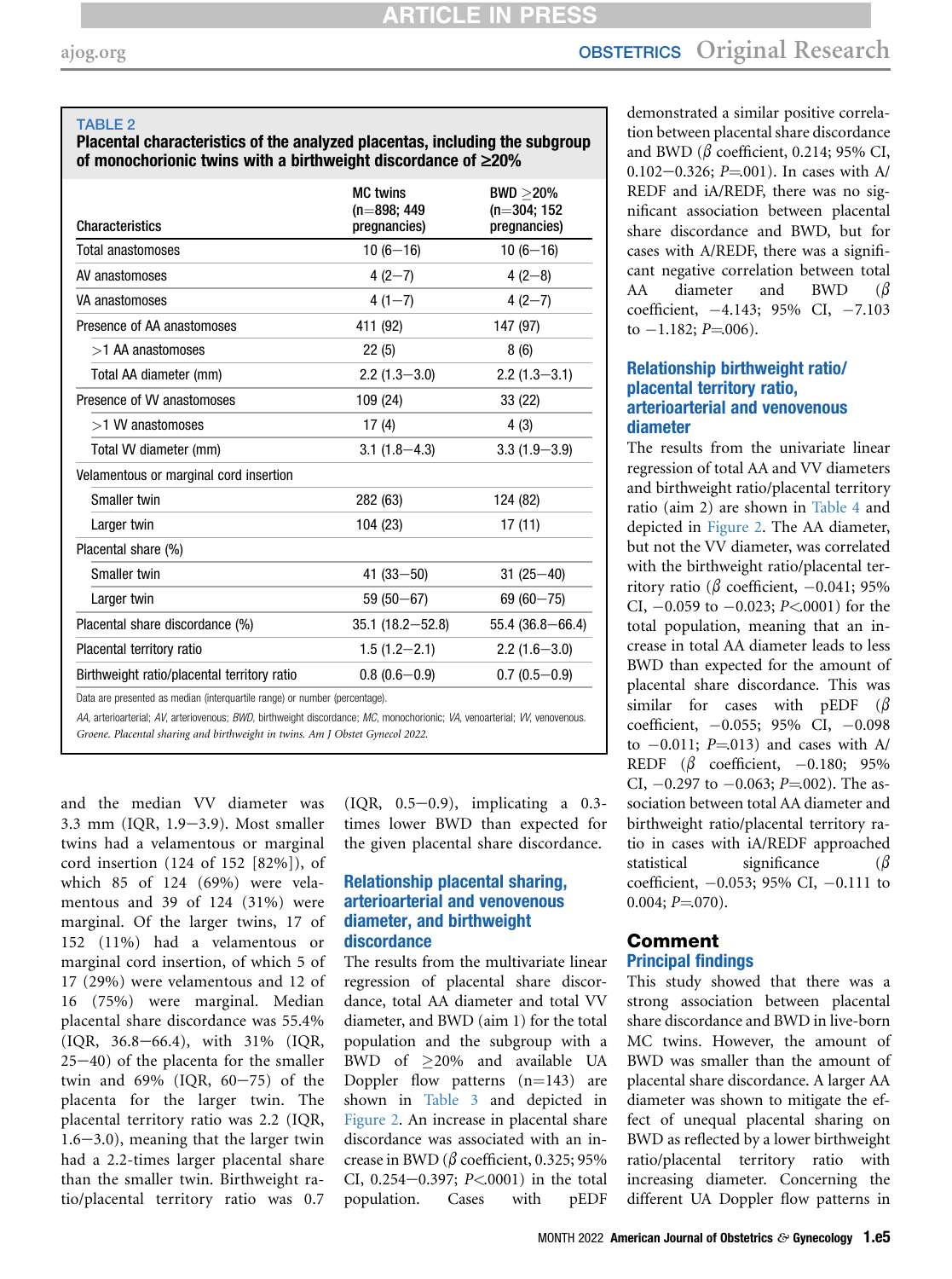<span id="page-5-0"></span>

| antenatal umbilical artery Doppler flow pattern                                                                                | Total population |                                                                                                                                                                                                                                         |       | pEDF                        | for the twin pairs with a birthweight discordance of $\geq$ 20% |          | <b>A/REDF</b>      |                                     |       | <b>IA/REDF</b>            |                                    |       |
|--------------------------------------------------------------------------------------------------------------------------------|------------------|-----------------------------------------------------------------------------------------------------------------------------------------------------------------------------------------------------------------------------------------|-------|-----------------------------|-----------------------------------------------------------------|----------|--------------------|-------------------------------------|-------|---------------------------|------------------------------------|-------|
| Characteristics                                                                                                                |                  | $\beta$ coefficient<br>$(95%$ CI)                                                                                                                                                                                                       | value |                             | <b><i>B</i></b> coefficient<br>$(95%$ CI)                       | value    |                    | <b>8</b> coefficient<br>(95% Cl)    | value |                           | <b>B</b> coefficient<br>$(95%$ Cl) | value |
| discordance (%)<br>Placental share                                                                                             | $35(18 - 53)$    | $(0.254 -$<br>0.325<br>0.397                                                                                                                                                                                                            |       | $0.214$ $45(30-60)$ $0.214$ | $0.102 -$<br>0.326)                                             | 5<br>001 | $-050$<br>68)      | to 0.193<br>$-0.157$<br>0.018       |       | $\frac{2}{1840}$ 66 (58 - | to 0.310<br>$(-0.037)$<br>0.136    | 124   |
| diameter<br>Total AA<br>(mm)                                                                                                   | $2.2(1.3 - 3.0)$ | to 2.047)<br>$(-1.106$<br>0.470                                                                                                                                                                                                         | 559   | $1.7(1.2 -$<br>2.9)         | to 0.326)<br>$-2.515$<br>$-1.039$                               | 167      | $1.8(1.1 -$<br>2.4 | $to -1.182$<br>$-7,103$<br>$-4.143$ | 80e   | 2.8 (2.2–<br>3.6)         | to 0.740)<br>$-1.726$<br>$-4.191$  | 170   |
| diameter<br>Total W<br>$(\mathsf{mm})$                                                                                         | $3.1(1.8 - 4.3)$ | to 0.712)<br>$-0.180$<br>$(-1.071)$                                                                                                                                                                                                     | 693   |                             |                                                                 |          |                    |                                     |       |                           |                                    |       |
| Groene. Placental sharing and birthweight in twins. Am J Obstet Gynecol<br>Data are presented as median (interquartile range). |                  | AA, arterioarterial; A/REDF, absent or reversed end-diastolic flow; BWD, birthweight discordance; CI, confidence interval, iA/REDF, intermittent absent or reversed end-diastolic flow; pEDF, positive end-diastolic flow; UA,<br>2022. |       |                             |                                                                 |          |                    |                                     |       |                           |                                    |       |

twin pairs with a BWD of  $\geq$ 20%, cases with pEDF demonstrated similar associations as the total population in line with type I sFGR pregnancies also having a relatively uncomplicated course. As expected, cases with A/REDF and iA/ REDF showed a distinct placental pathophysiology in which both did not show a signi ficant association between placental share discordance and BWD, although compensation through a larger AA diameter (approaching statistical signi ficance for iA/REDF) was present. This suggests increased importance of placental angioarchitecture.

## Results in the context of what is known

Our results were in line with previous studies performed by Lewi et  $al^{10}$  $al^{10}$  $al^{10}$  and Couck et al,  $^{18}$  $^{18}$  $^{18}$  including 100 and 247 MC placentas, respectively. We con firmed the strong linear relationship between placental share discordance and BWD and the effect of a larger AA diameter in reducing the birthweight ratio/placental territory ratio in a substantially larger study population with a subgroup analysis per antenatal UA Doppler flow pattern. Moreover, Couck et al<sup>[18](#page-8-15)</sup> found that a larger VV diameter decreases the amount of BWD for any given placental share discordance, independent of the AA diameter. We did not find this effect in our population, potentially because of the nearly double amount of placentas with VV anastomoses that we were able to include. In a study performed by Wang et al, $^{19}$  $^{19}$  $^{19}$  the presence of VV anastomoses was found to be negatively correlated with BWD in type III sFGR when corrected for gestational age at diagnosis and delivery. We were unable to conclude the effect of VV diameter in the subgroup analysis of the UA Doppler flow patterns, as only 9 pEDF, 6 A/REDF, and 12 iA/REDF placentas had a VV anastomosis. More research is necessary, preferably in a multicenter setting, to study the role of VV anastomoses.

In previous literature on the placental characteristics of the Gratacós types in sFGR, the large AA diameter was considered to be the compensation mechanism for unequal placental sharing primarily in type III placentas, as

TABLE 3

TABLE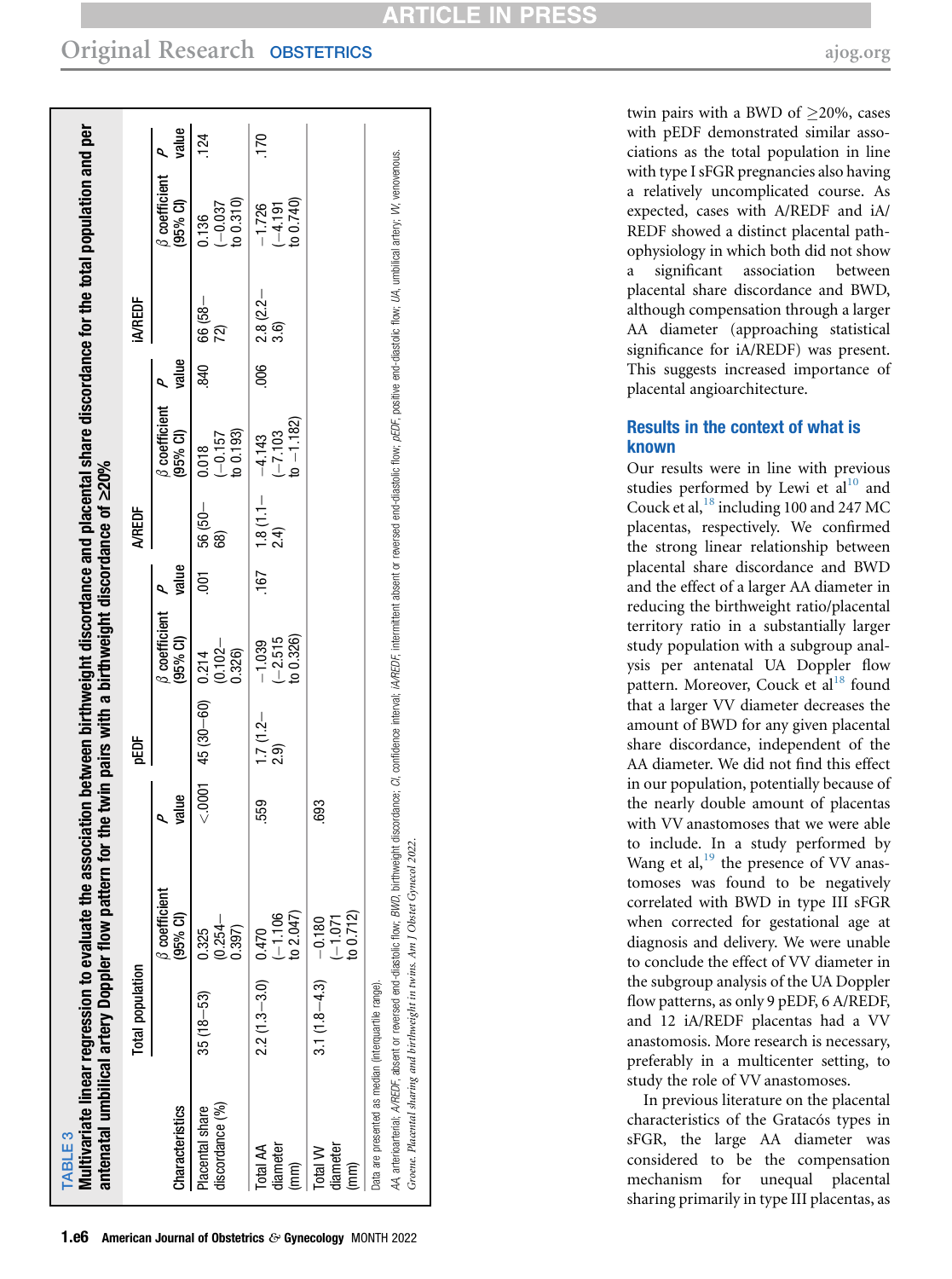<span id="page-6-0"></span>Univariate linear regression to evaluate the association between birthweight ratio/placental territory ratio and total arterioarterial and venovenous diameter Univariate linear regression to evaluate the association between birthweight ratio/placental territory ratio and total arterioarterial and venovenous diameter appropriately umbilical artery Doppler flow pattern in twin pairs with a birthweight discordance of  $>$ 90% per antenatal umbilical artery Doppler flow pattern in twin pairs with a birthweight discordance of ‡20% ner:

|                                                     |                    | compared to the construction of the compared of the compared of the compared of the compared of the compared of the compared of the compared of the compared of the compared of the compared of the compared of the compared o |        |                          |                                    |       |                    |                                  |               |                  |                                        |        |
|-----------------------------------------------------|--------------------|--------------------------------------------------------------------------------------------------------------------------------------------------------------------------------------------------------------------------------|--------|--------------------------|------------------------------------|-------|--------------------|----------------------------------|---------------|------------------|----------------------------------------|--------|
|                                                     | Total population   |                                                                                                                                                                                                                                |        | pEDF                     |                                    |       | A/REDF             |                                  |               | <b>A/REDF</b>    |                                        |        |
| Characteristics                                     |                    | <b><i>B</i></b> coefficient<br>(95% Cl)                                                                                                                                                                                        | value  |                          | $\beta$ coefficient<br>(95% CI)    | value |                    | $\beta$ coefficient<br>(95% CI)  | Pvalue        |                  | $\beta$ coefficient<br>(95% CI)        | Pvalue |
| diameter (mm)<br>Total AA                           | $2.2(1.3-$         | $-0.059$ to<br>$-0.023$<br>$-0.041$                                                                                                                                                                                            | < 0001 | $1.7(1.2 -$<br><u>ର୍</u> | $(-0.098 t$<br>-0.011)<br>$-0.055$ | 5ig   | $1.8(1.1 -$<br>24) | $(-0.297 to -0.063)$<br>$-0.180$ | $\frac{2}{3}$ | $2.8(2.2 - 3.6)$ | $\frac{-0.053}{(-0.111)}$<br>to 0.004) |        |
| diameter (mm)<br><b>Total VV</b>                    | $3.1(1.8 -$<br>43) | to 0.012)<br>$-0.027$<br>$-0.007$                                                                                                                                                                                              | 473    |                          |                                    |       |                    |                                  |               |                  |                                        |        |
| Data are presented as median (interquartile range). |                    | 44 arteriorial- 4/BEDE and disable that disable flow- BMD hirthweight discordance disable interval- id/BEDE intermittent or centers and disable flow-of De productions the unbilied once W venous                              |        |                          |                                    |       |                    |                                  |               |                  |                                        |        |

AA, artericaties absent or reversed end-diastolic flow; BMD, intruwelght discordance; CI, confidence interval; iAREDF, intermittent absent or reversed end-diastolic flow; pEDF, positive end-diastolic flow; UA, unclilical c Groene. Placental sharing and birthweight in twins. Am J Obstet Gynecol 2022. Groene. Placental sharing and birthweight in twins. Am J Obstet Gynecol 2022 **ARTICLE IN PRES** 

type III had both the largest AA diameter and the lowest birthweight ratio/ placental territory ratio compared with type I and type  $II.^{8,11}$  $II.^{8,11}$  $II.^{8,11}$  $II.^{8,11}$  Our study demonstrated that in type I (pEDF) and type II (A/REDF), there is also compensation through the AA anastomoses. However, as the AA diameter is smaller in these types, they still demonstrate a higher birthweight ratio/ placental territory ratio than reported in type III (iA/REDF).

The hazard in comparing studies using the Gratacós classification is the different scoring methods that are widely used. Some studies classify a pregnancy as type II or type III when abnormal UA Doppler flow patterns were observed on a single occasion, $20$  others use the final classification before delivery,<sup>[19](#page-8-16)</sup> and others use the most prevalent type of flows as we have done now and in the past.<sup>[11](#page-8-8)</sup> UA Doppler flow patterns are dynamic and can change over time, presenting difficulty in determining the "definitive" Gratacós type.<sup>[16](#page-8-13)</sup> International consensus is urgently needed to minimize this variation in diagnosis, as this currently clouds the exploration of pathophysiological mechanisms and hampers comparisons among studies.

## Clinical implications

Our findings supported the hypothesis that large bidirectional anastomoses, in particular AA anastomoses, allow for an increased fetofetal blood flow and can thereby compensate for unequal placental sharing by way of a rescue transfusion from the larger twin to the smaller twin. Although bene ficial for the growth of the smaller twin during pregnancy, large anastomoses can also pose a threat to either twin because of the risk of acute fetofetal transfusion potentially leading to fetal demise or neurologic damage.<sup>[8](#page-8-5),[21](#page-8-18),[22](#page-9-0)</sup> This is especially thought to be the cause of the unpredictable clinical course of type III sFGR, which is reported to have the largest AA diameter.<sup>[8](#page-8-5)[,11](#page-8-8)</sup> This also determines the current management protocol in which fetal surveillance is advised. The knowledge from our current study can now lead to a more accurate risk assessment, especially if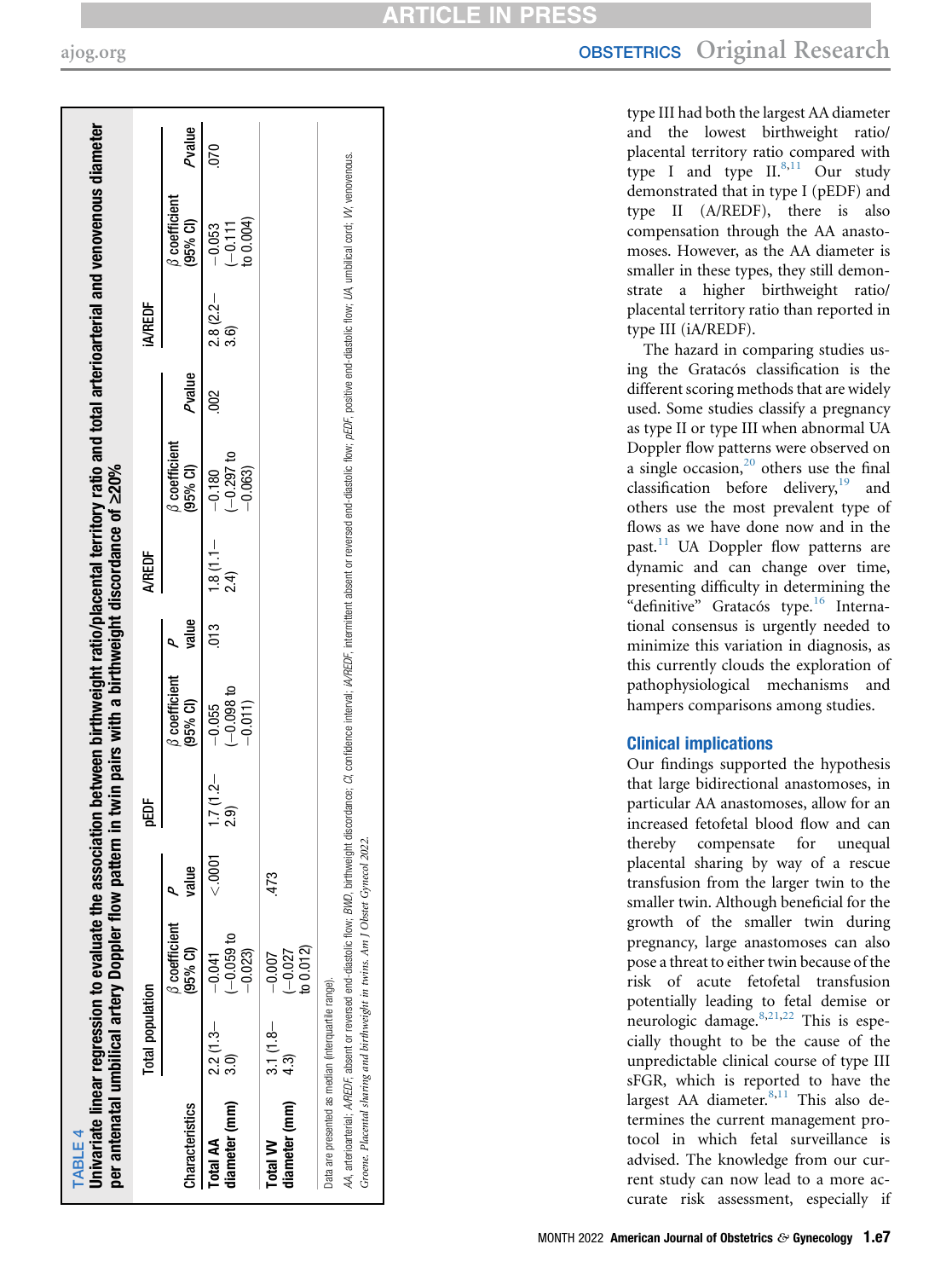## **ARTICLE IN PRESS**

## Original Research OBSTETRICS [ajog.org](http://www.AJOG.org)

<span id="page-7-0"></span>FIGURE 2 Scatterplots depicting the relationship between placental sharing, AA and VV diameter and birth weight  $75$ Birth weight discordance (%) 翁 **g** pEDF disc A/REDF veight **IA/REDE** 50<br>Placental share discordance (% share disco  $1.5$ weight ratio/placental territory ratio atio pEDF **A/REDE iA/REDF** rdight Sirth<br>Bi  $\frac{1}{10}$  $0<sub>0</sub>$ Total AA diameter (mm) Total AA diameter (mm)  $1.5$ weight ratio/placental territory ratio  $1.0$ Birth \  $0.0$ Total VV diameter (mm) AA, arterioarterial; BWD, birthweight discordance; VV, venovenous; UA, umbilical artery. Groene. Placental sharing and birthweight in twins. Am J Obstet Gynecol 2022.

antenatal visualization of large, bidirectional anastomoses is further improved in the future.

Fetoscopic laser coagulation has been suggested for sFGR pregnancies with abnormal UA Doppler flow patterns to eliminate the risk of acute fetofetal transfusion by coagulating the large anastomoses.[23](#page-9-1) However, our study further substantiates that the smaller twin also relies on these anastomoses for an additional blood supply from its cotwin. This rescue transfusion is lost when anastomoses are coagulated,

resulting in high rates of fetal dem[ise in](#page-9-2) the smaller twin  $(60\% - 77\%)$ . <sup>24-27</sup> Moreover, this phenomenon was observed in TTTS pregnancies where sFGR before laser was identified as a risk factor for fetal demise of the smaller twin.[28](#page-9-3) In addition, fetoscopic laser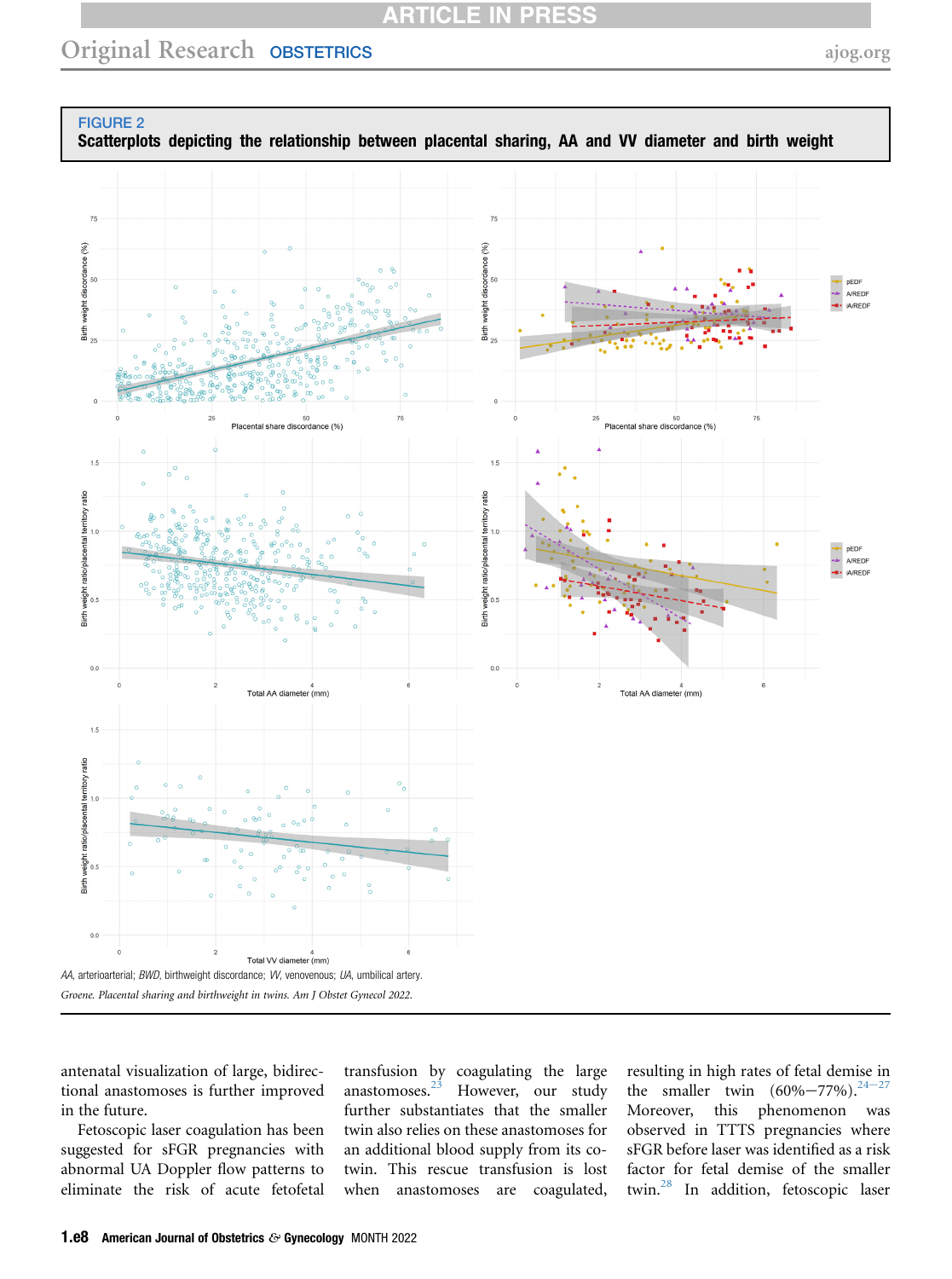# [ajog.org](http://www.AJOG.org) **OBSTETRICS** Original Research

coagulation in sFGR pregnancies comes with more technical challenges than in TTTS because of the absence of an amniotic fluid discordance.

### Research implications

This study has provided us a glimpse into the black box that is the MC placenta. However, its exact internal mechanisms are not yet fully understood. Future research should focus on volumetric measurements to more accurately quantify placental sharing. By early antenatal visualization of placental sharing and angioarchitecture (eg, with placental mapping by 3-dimensional color Doppler ultrasound or magnetic resonance imaging  $[MRI]^{29-32}$ ), the knowledge from this study can be applied to formulate an individualized risk assessment and adapt the management strategy accordingly in the future. Moreover, pathologic examination of placental tissue, including placental weight, can provide more information on other potential causes of a BWD, such as antenatal placental insufficiency or maternal disease as reported in single-tons with FGR.<sup>[33](#page-9-5)</sup>

### Strengths and limitations

Our study has limitations that should be taken into account when interpreting the data. First, its retrospective nature can introduce bias in the results. Moreover, as we are a specialized center, there might be an overrepresentation of severe cases with a large BWD. Importantly, reliable dye injection is only possible in cases with double survivors, automatically resulting in a selected population with relatively favorable outcomes as cases in which fetal demise or selective reduction occurred are generally the most severe cases. Lastly, it should be noted that we solely look at the placental surface in determining the sharing and not placental volume. Nevertheless, our study was strengthened by its large study population, the inclusion of placentas from twins with a broad range of BWD to explore, and the subgroup analyses per UA Doppler flow pattern in twins with a BWD of  $>20\%$ , allowing for in-depth investigation of the distinct placental mechanisms for each type. As

dye injection of placentas has been part of standard care in our center for nearly 20 years, we have a large dataset of placentas available, including digitally saved pictures that can be reviewed.

### **Conclusions**

This study showed that BWD in MC twins is strongly associated with placental share discordance, but that large bidirectional anastomoses, particularly AA anastomoses, can mitigate the effect of unequal placental sharing (Video 1). Placentas from pregnancies with UA Doppler abnormalities show a distinct mechanism with a greater importance of placental angioarchitecture.

#### <span id="page-8-0"></span>**References**

1. Lee KA, Oh KJ, Lee SM, Kim A, Jun JK. The frequency and clinical significance of twin gestations according to zygosity and chorionicity. Twin Res Hum Genet 2010;13:609–19.

<span id="page-8-1"></span>2. [Lewi L, Deprest J, Hecher K. The vascular](http://refhub.elsevier.com/S0002-9378(22)00434-3/sref2) [anastomoses in monochorionic twin pregnan](http://refhub.elsevier.com/S0002-9378(22)00434-3/sref2)[cies and their clinical consequences. Am J](http://refhub.elsevier.com/S0002-9378(22)00434-3/sref2) [Obstet Gynecol 2013;208:19](http://refhub.elsevier.com/S0002-9378(22)00434-3/sref2)–30.

<span id="page-8-2"></span>3. [Bennasar M, Eixarch E, Martinez JM,](http://refhub.elsevier.com/S0002-9378(22)00434-3/sref3) [Gratacós E. Selective intrauterine growth re](http://refhub.elsevier.com/S0002-9378(22)00434-3/sref3)[striction in monochorionic diamniotic twin](http://refhub.elsevier.com/S0002-9378(22)00434-3/sref3) [pregnancies. Semin Fetal Neonatal Med](http://refhub.elsevier.com/S0002-9378(22)00434-3/sref3) [2017;22:376](http://refhub.elsevier.com/S0002-9378(22)00434-3/sref3)–82.

<span id="page-8-3"></span>4. [Lewi L, Gucciardo L, Huber A, et al. Clinical](http://refhub.elsevier.com/S0002-9378(22)00434-3/sref4) [outcome and placental characteristics of mon](http://refhub.elsevier.com/S0002-9378(22)00434-3/sref4)[ochorionic diamniotic twin pairs with early- and](http://refhub.elsevier.com/S0002-9378(22)00434-3/sref4) [late-onset discordant growth. Am J Obstet](http://refhub.elsevier.com/S0002-9378(22)00434-3/sref4) [Gynecol 2008;199:511.e1](http://refhub.elsevier.com/S0002-9378(22)00434-3/sref4)–7.

<span id="page-8-4"></span>5. [Groene SG, de Vries LS, Slaghekke F, et al.](http://refhub.elsevier.com/S0002-9378(22)00434-3/sref5) [Changes in structural brain development after](http://refhub.elsevier.com/S0002-9378(22)00434-3/sref5) [selective fetal growth restriction in mono](http://refhub.elsevier.com/S0002-9378(22)00434-3/sref5)[chorionic twins. Ultrasound Obstet Gynecol](http://refhub.elsevier.com/S0002-9378(22)00434-3/sref5) [2022;59:747](http://refhub.elsevier.com/S0002-9378(22)00434-3/sref5)–55.

6. [Groene SG, Spekman JA, Te Pas AB, et al.](http://refhub.elsevier.com/S0002-9378(22)00434-3/sref6) [Respiratory distress syndrome and broncho](http://refhub.elsevier.com/S0002-9378(22)00434-3/sref6)[pulmonary dysplasia after fetal growth restric](http://refhub.elsevier.com/S0002-9378(22)00434-3/sref6)[tion: lessons from a natural experiment in](http://refhub.elsevier.com/S0002-9378(22)00434-3/sref6) [identical twins. EClinicalmedicine 2021;32:](http://refhub.elsevier.com/S0002-9378(22)00434-3/sref6) [100725.](http://refhub.elsevier.com/S0002-9378(22)00434-3/sref6)

7. [Groene SG, Tollenaar LSA, Oepkes D,](http://refhub.elsevier.com/S0002-9378(22)00434-3/sref7) [Lopriore E, van Klink JMM. The impact of se](http://refhub.elsevier.com/S0002-9378(22)00434-3/sref7)[lective fetal growth restriction or birth weight](http://refhub.elsevier.com/S0002-9378(22)00434-3/sref7) [discordance on long-term neurodevelopment in](http://refhub.elsevier.com/S0002-9378(22)00434-3/sref7) [monochorionic twins: a systematic literature re](http://refhub.elsevier.com/S0002-9378(22)00434-3/sref7)[view. J Clin Med 2019;8:944](http://refhub.elsevier.com/S0002-9378(22)00434-3/sref7).

<span id="page-8-5"></span>8. [Gratacós E, Lewi L, Muñoz B, et al.](http://refhub.elsevier.com/S0002-9378(22)00434-3/sref8) A classifi[cation system for selective intrauterine](http://refhub.elsevier.com/S0002-9378(22)00434-3/sref8) [growth restriction in monochorionic pregnancies](http://refhub.elsevier.com/S0002-9378(22)00434-3/sref8) [according to umbilical artery Doppler](http://refhub.elsevier.com/S0002-9378(22)00434-3/sref8) flow in the [smaller twin. Ultrasound Obstet Gynecol](http://refhub.elsevier.com/S0002-9378(22)00434-3/sref8) [2007;30:28](http://refhub.elsevier.com/S0002-9378(22)00434-3/sref8)–34.

<span id="page-8-6"></span>9. [Fick AL, Feldstein VA, Norton ME, Wassel](http://refhub.elsevier.com/S0002-9378(22)00434-3/sref9) [Fyr C, Caughey AB, Machin GA. Unequal](http://refhub.elsevier.com/S0002-9378(22)00434-3/sref9) [placental sharing and birth weight discordance](http://refhub.elsevier.com/S0002-9378(22)00434-3/sref9) [in monochorionic diamniotic twins. Am J Obstet](http://refhub.elsevier.com/S0002-9378(22)00434-3/sref9) [Gynecol 2006;195:178](http://refhub.elsevier.com/S0002-9378(22)00434-3/sref9)–83.

<span id="page-8-7"></span>10. [Lewi L, Cannie M, Blickstein I, et al. Placental](http://refhub.elsevier.com/S0002-9378(22)00434-3/sref10) [sharing, birthweight discordance, and vascular](http://refhub.elsevier.com/S0002-9378(22)00434-3/sref10) [anastomoses in monochorionic diamniotic twin](http://refhub.elsevier.com/S0002-9378(22)00434-3/sref10) [placentas. Am J Obstet Gynecol 2007;197:587.](http://refhub.elsevier.com/S0002-9378(22)00434-3/sref10) [e1](http://refhub.elsevier.com/S0002-9378(22)00434-3/sref10)–8.

<span id="page-8-8"></span>11. [Groene SG, Tollenaar LSA, Slaghekke F,](http://refhub.elsevier.com/S0002-9378(22)00434-3/sref11) [et al. Placental characteristics in monochorionic](http://refhub.elsevier.com/S0002-9378(22)00434-3/sref11) [twins with selective intrauterine growth restric](http://refhub.elsevier.com/S0002-9378(22)00434-3/sref11)[tion in relation to the umbilical artery Doppler](http://refhub.elsevier.com/S0002-9378(22)00434-3/sref11) classifi[cation. Placenta 2018;71:1](http://refhub.elsevier.com/S0002-9378(22)00434-3/sref11)–5.

<span id="page-8-9"></span>12. [Tollenaar LSA, Zhao DP, Middeldorp JM,](http://refhub.elsevier.com/S0002-9378(22)00434-3/sref12) [Oepkes D, Slaghekke F, Lopriore E. Can color](http://refhub.elsevier.com/S0002-9378(22)00434-3/sref12) [difference on the maternal side of the placenta](http://refhub.elsevier.com/S0002-9378(22)00434-3/sref12) [distinguish between acute peripartum twin-twin](http://refhub.elsevier.com/S0002-9378(22)00434-3/sref12) [transfusion syndrome and twin anemia](http://refhub.elsevier.com/S0002-9378(22)00434-3/sref12)[polycythemia sequence? Placenta 2017;57:](http://refhub.elsevier.com/S0002-9378(22)00434-3/sref12) [189](http://refhub.elsevier.com/S0002-9378(22)00434-3/sref12)–93.

<span id="page-8-10"></span>13. [Khalil A, Beune I, Hecher K, et al. Consensus](http://refhub.elsevier.com/S0002-9378(22)00434-3/sref13) defi[nition and essential reporting parameters of](http://refhub.elsevier.com/S0002-9378(22)00434-3/sref13) [selective fetal growth restriction in twin preg](http://refhub.elsevier.com/S0002-9378(22)00434-3/sref13)[nancy: a Delphi procedure. Ultrasound Obstet](http://refhub.elsevier.com/S0002-9378(22)00434-3/sref13) [Gynecol 2019;53:47](http://refhub.elsevier.com/S0002-9378(22)00434-3/sref13)–54.

<span id="page-8-11"></span>14. [Hoftiezer L, Hof MHP, Dijs-Elsinga J,](http://refhub.elsevier.com/S0002-9378(22)00434-3/sref14) [Hogeveen M, Hukkelhoven CWPM, van](http://refhub.elsevier.com/S0002-9378(22)00434-3/sref14) [Lingen RA. From population reference to na](http://refhub.elsevier.com/S0002-9378(22)00434-3/sref14)[tional standard: new and improved birthweight](http://refhub.elsevier.com/S0002-9378(22)00434-3/sref14) [charts. Am J Obstet Gynecol 2019;220:383.](http://refhub.elsevier.com/S0002-9378(22)00434-3/sref14) e1–[17.](http://refhub.elsevier.com/S0002-9378(22)00434-3/sref14)

<span id="page-8-12"></span>15. [Hoftiezer L, Hukkelhoven CW, Hogeveen M,](http://refhub.elsevier.com/S0002-9378(22)00434-3/sref15) [Straatman HM, van Lingen RA. De](http://refhub.elsevier.com/S0002-9378(22)00434-3/sref15)fining small[for-gestational-age: prescriptive versus](http://refhub.elsevier.com/S0002-9378(22)00434-3/sref15) [descriptive birthweight standards. Eur J Pediatr](http://refhub.elsevier.com/S0002-9378(22)00434-3/sref15) [2016;175:1047](http://refhub.elsevier.com/S0002-9378(22)00434-3/sref15)–57.

<span id="page-8-13"></span>16. [Rustico MA, Consonni D, Lanna M, et al.](http://refhub.elsevier.com/S0002-9378(22)00434-3/sref16) [Selective intrauterine growth restriction in mon](http://refhub.elsevier.com/S0002-9378(22)00434-3/sref16)[ochorionic twins: changing patterns in umbilical](http://refhub.elsevier.com/S0002-9378(22)00434-3/sref16) artery Doppler fl[ow and outcomes. Ultrasound](http://refhub.elsevier.com/S0002-9378(22)00434-3/sref16) [Obstet Gynecol 2017;49:387](http://refhub.elsevier.com/S0002-9378(22)00434-3/sref16)–93.

<span id="page-8-14"></span>17. [Lopriore E, Slaghekke F, Middeldorp JM,](http://refhub.elsevier.com/S0002-9378(22)00434-3/sref17) [et al. Accurate and simple evaluation of](http://refhub.elsevier.com/S0002-9378(22)00434-3/sref17) [vascular anastomoses in monochorionic](http://refhub.elsevier.com/S0002-9378(22)00434-3/sref17) [placenta using colored dye. J Vis Exp 2011;55:](http://refhub.elsevier.com/S0002-9378(22)00434-3/sref17) [e3208](http://refhub.elsevier.com/S0002-9378(22)00434-3/sref17).

<span id="page-8-15"></span>18. [Couck I, Cauwberghs B, Van Aelst M,](http://refhub.elsevier.com/S0002-9378(22)00434-3/sref18) [Vivanti AJ, Deprest J, Lewi L. The association](http://refhub.elsevier.com/S0002-9378(22)00434-3/sref18) [between vein-to-vein anastomoses and birth](http://refhub.elsevier.com/S0002-9378(22)00434-3/sref18) [weight discordance in relation to placental](http://refhub.elsevier.com/S0002-9378(22)00434-3/sref18) [sharing in monochorionic twin placentas.](http://refhub.elsevier.com/S0002-9378(22)00434-3/sref18) [Placenta 2022;118:16](http://refhub.elsevier.com/S0002-9378(22)00434-3/sref18)–9.

<span id="page-8-16"></span>19. [Wang X, Shi H, Li L, Yuan P, Zhao Y, Wei Y.](http://refhub.elsevier.com/S0002-9378(22)00434-3/sref19) [The relationship between placental characteris](http://refhub.elsevier.com/S0002-9378(22)00434-3/sref19)[tics and birthweight discordance in different](http://refhub.elsevier.com/S0002-9378(22)00434-3/sref19) [types of selective intrauterine growth restriction](http://refhub.elsevier.com/S0002-9378(22)00434-3/sref19) [in monochorionic diamniotic twins: a single](http://refhub.elsevier.com/S0002-9378(22)00434-3/sref19)[center 7 year cohort study. Prenat Diagn](http://refhub.elsevier.com/S0002-9378(22)00434-3/sref19) [2021;41:1518](http://refhub.elsevier.com/S0002-9378(22)00434-3/sref19)–23.

<span id="page-8-17"></span>20. [Shinar S, Xing W, Pruthi V, et al. Outcome of](http://refhub.elsevier.com/S0002-9378(22)00434-3/sref20) [monochorionic twin pregnancy complicated by](http://refhub.elsevier.com/S0002-9378(22)00434-3/sref20) [type-III selective intrauterine growth restriction.](http://refhub.elsevier.com/S0002-9378(22)00434-3/sref20) [Ultrasound Obstet Gynecol 2021;57:126](http://refhub.elsevier.com/S0002-9378(22)00434-3/sref20)–33.

<span id="page-8-18"></span>21. [Inklaar MJ, van Klink JM, Stolk TT, van](http://refhub.elsevier.com/S0002-9378(22)00434-3/sref21) [Zwet EW, Oepkes D, Lopriore E. Cerebral injury](http://refhub.elsevier.com/S0002-9378(22)00434-3/sref21) [in monochorionic twins with selective intrauter](http://refhub.elsevier.com/S0002-9378(22)00434-3/sref21)[ine growth restriction: a systematic review.](http://refhub.elsevier.com/S0002-9378(22)00434-3/sref21) [Prenat Diagn 2014;34:205](http://refhub.elsevier.com/S0002-9378(22)00434-3/sref21)–13.